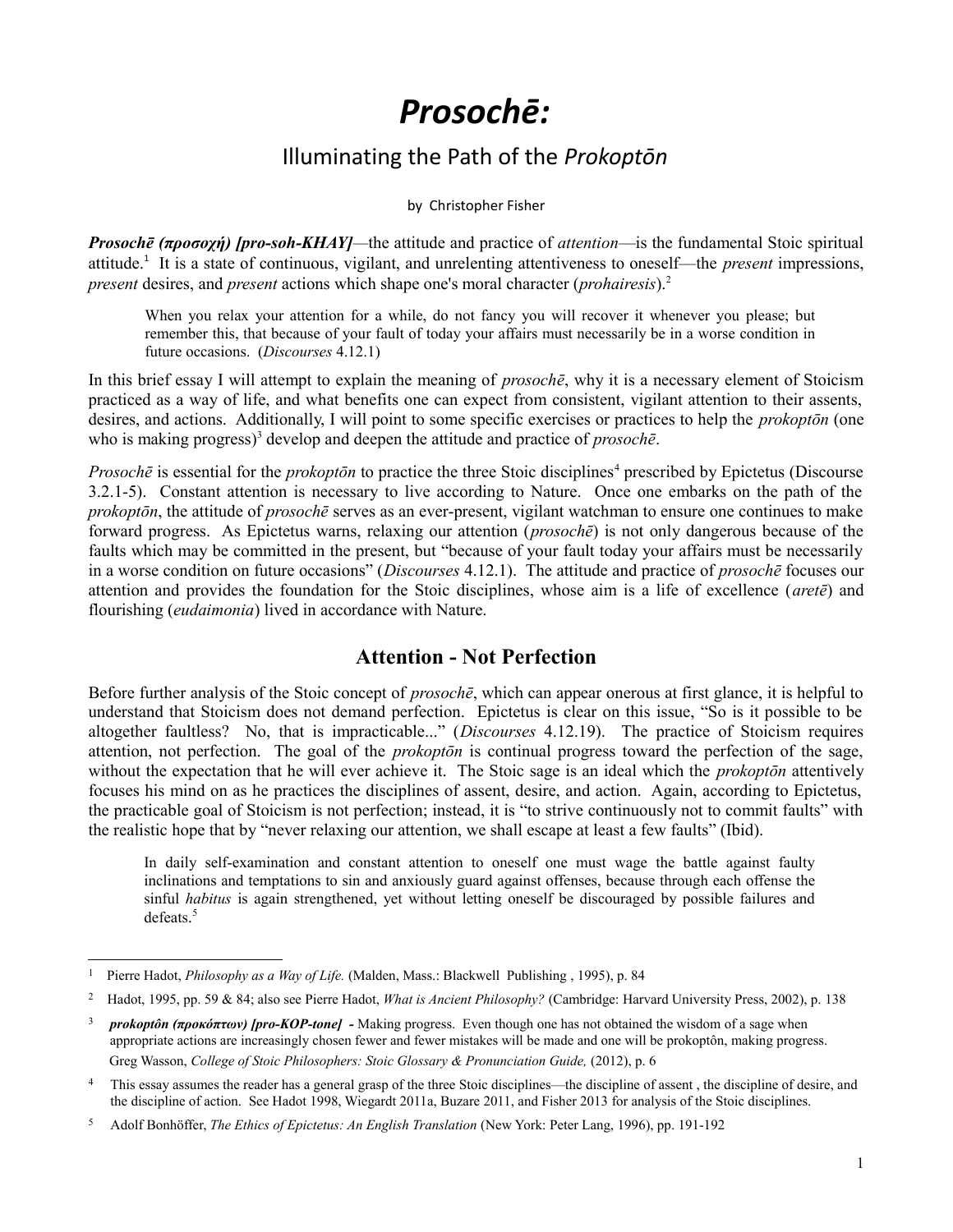# **What is** *Prosochē***?**

The brief definition offered above provides some insight into the Stoic concept of *prosochē*; however, I do not think it draws out its full meaning and richness. My own understanding of the concept was furthered by the following descriptions of *prosochē* from various authors:

- A "fundamental attitude" of "continuous attention, which means constant tension and consciousness, as well as vigilance exercised at every moment."<sup>[6](#page-1-0)</sup>
- Being "perfectly aware not only of what [one] is doing, but also of what he is thinking... and of what he is—in other words, of his place within the cosmos." (Ibid)
- "self-consciousness [which] is, above all, moral consciousness, which seeks at every moment to purify and rectify our intentions. At every instant, it is careful to allow no other motive for action than the will to do good." (Ibid)
- "Self-control... fundamentally being attentive to oneself... unrelaxing vigilance..."[7](#page-1-1)
- "the fundamental Stoic spiritual attitude. It is a continuous vigilance and presence of mind, selfconsciousness which never sleeps, and a constant tension of the spirit" (Ibid., p. 84)
- Remaining "fully aware of what [one] does at each instant" (Ibid)
- *Willing* one's own actions fully. (Ibid)
- "attention to oneself", which can also be translated as "mindfulness" or "self-awareness"[8](#page-1-2)
- "the exercise of self-attention or mindfulness. It is a form of mental development by which we progressively learn to be attentive to every single sensation we may have or feel at the very time they appear"<sup>[9](#page-1-3)</sup>
- "the foundation needed for the practice of all the spiritual exercises." $10$
- "self-interrogations, including the practice of asking [oneself], last thing at night and first thing in the morning, whether they had responded, or would respond, rightly during the day."<sup>[11](#page-1-5)</sup>
- "superintendency and care of self"<sup>[12](#page-1-6)</sup>
- "introspective supervision of one's own thoughts and actions"<sup>[13](#page-1-7)</sup>
- "The attentiveness or mindfulness that Stoics should apply to every impression and situation they face as they determine the proper judgement they need to make in order to maintain their *eudaimonia*."[14](#page-1-8)

Obviously, the attitude and practice of *prosochē* is not easy. To use a old, worn-out adage, "If it was easy, everyone would be doing it." The adjectives used to describe *prosochē* (tension, vigilance, self-consciousness, etc.) are enough to deter mere mortals. However, it's not as daunting as it first appears if we remember Epictetus taught us that perfection is "impracticable." Our goal is the continuous practice of attention, not perfection. Moreover, Marcus Aurelius offered some practical advice which further reduces the perceived burden of *prosochē* by limiting the span of our attention to the present.

<span id="page-1-0"></span><sup>6</sup> Hadot, 2002, p. 138

<span id="page-1-1"></span><sup>7</sup> Hadot, 1995, p. 59

<span id="page-1-2"></span><sup>8</sup> Donald Robertson, *The Philosophy of Cognitive-Behavioral Therapy (CBT)*. (London: Karnac Books, 2010), p. 152

<span id="page-1-3"></span><sup>9</sup> Elen Buzaré, *Stoic Spiritual Exercises*. [\(www.lulu.com,](http://www.lulu.com/) 2011), p. 27

<span id="page-1-4"></span><sup>10</sup> Ibid., p. 30

<span id="page-1-5"></span><sup>11</sup> Richard Sorabji, Epictetus on *proairesis* and Self., *The Philosophy of Epictetus*. (Oxford: Oxford university press, 2010), pp. 87-98

<span id="page-1-6"></span><sup>12</sup> B. Rand, *The life, unpublished letters and philosophical regimen of Antony, Earl of Shaftesbury*. (London: Adamant, 2005), p. 231

<span id="page-1-7"></span><sup>13</sup> Richard Sorabji, *Emotion and Peace of Mind: Stoic Agitation to Christian Temptation.* (New York: Oxford, 2000), p. 13

<span id="page-1-8"></span><sup>14</sup> Wasson, *Stoic Glossary & Pronunciation Guide*, p. 6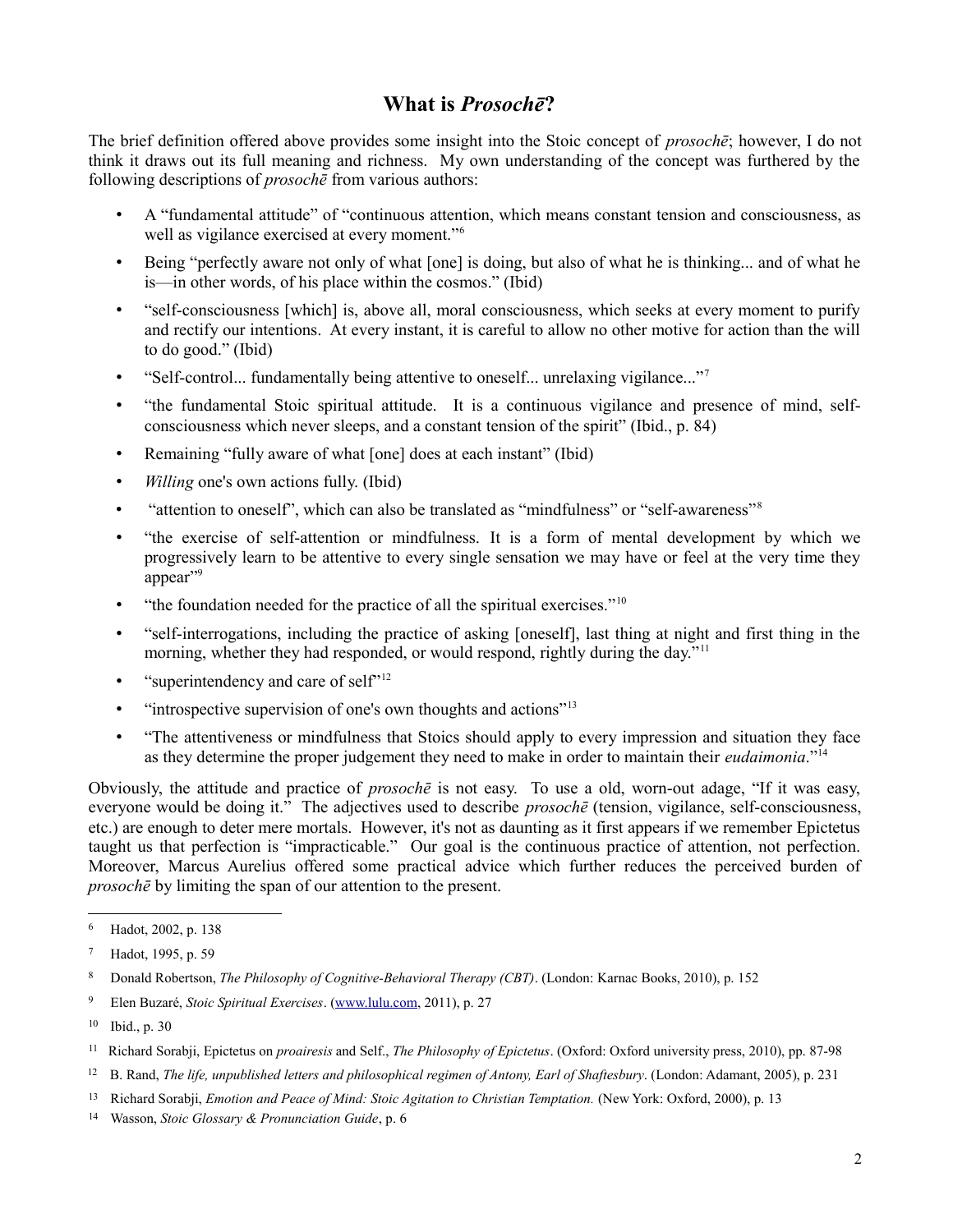### **Attention to the Present**

As Pierre Hadot points out, Marcus Aurelius' prescription for the practice of the Stoic disciplines is distinct from the teachings of Epictetus in one way—Marcus Aurelius focuses on the present. Throughout his *Meditations*, he teaches us to narrow the focus of our attention to the present—our *present* representations, *present* impulses, and *present* actions. Hadot refers to this practice as, "circumscribing the present."<sup>[15](#page-2-0)</sup> We find within the *Meditations* that only our present thoughts and actions are within our control (2.14), and the past and future are indifferents (6.32). As Epictetus would say, "Things outside the sphere of choice are nothing to me" (*Discourses* 1.30.3). Yet, most people struggle to relinquish their compulsion to fret over the past and worry about the future. Donald Robertson, psychologist, offers this advise,

Modern CBT [Cognitive Behavioral Therapy] has attempted to dispute irrational self-blame or unhealthy obsessions with past events in a similar manner, by drawing attention to our inability to change the past. If guilt serves a purpose, it is surely to motivate us to change today, in order to prepare for tomorrow, but not to condemn ourselves to endless complaining about yesterday... The true locus of our control, and therefore our primary concern, is the here and now, from moment to moment. It is in the present moment that lessons are learned from the past, and preparation is made for the future.<sup>[16](#page-2-1)</sup>

Thus, the *prokoptōn* benefits by relinquishing his concern about the past and future, over which he has no control, and focusing his attention (*prosochē*) exclusively on the present. Hadot suggests that circumscribing the present has two additional benefits. First, by facing difficulties and hardships one moment at a time, they become more bearable. Second, it clears our mind of unnecessary concerns and increases our attention (*prosochē*) on present thoughts and actions.[17](#page-2-2)

The scattered, constantly distracted, and transient attention most of us give to the events of our lives epitomizes the attitude of mindlessness—not *prosochē*. The *prokoptôn* must constantly apply the fundamental rule of life the distinction between what is in our control and what is not—to determine what to pay attention to. By doing so she limits her attention to that which is within her control at the *present* moment:

- *present* representations—proper discernment of the impressions which press themselves on our psyche.
- *present* impulses—the desires and aversions which define our moral will (*prohairesis*).
- *present* actions—the present acts inspired by one's moral will.

Vigilant focus on the present moment, often referred to as mindfulness, is most frequently associated with Buddhism in contemporary times. This is due primarily to the popularization of Eastern mindfulness practices in the West during later part of the twentieth century. However, as Donald Robertson suggests, the Buddhist concept of mindfulness "bears comparison to certain European philosophical concepts." The practice of mindfulness is not unique to Buddhism or even to Eastern thought. The "here and now" aspect of Stoicism was "common to many different schools of thought throughout the ages..."<sup>[18](#page-2-3)</sup> The West lost touch with Hellenistic philosophy and its practices for a while; however, as Christopher Gowans points out, this was an anomaly,

Throughout most of the history of Western philosophy, from late antiquity through medieval times, the renaissance and the modern period, many of the Hellenistic philosophers were well-known and often highly regarded (sometimes more so than Plato and Aristotle). In the twentieth century, the tendency was to believe that these philosophers were less important, but this century was an historical exception, and in recent decades there has been a substantial renewal of interest in them. To the extent that the teaching of the Buddha resembles Hellenistic philosophy we have prima facie reason to regard this teaching as a kind of philosophy familiar in the West.<sup>[19](#page-2-4)</sup>

<span id="page-2-0"></span><sup>15</sup> Pierre Hadot, *The Inner Citadel.* (Cambridge, Mass.: Harvard University Press , 1998), pp. 131-137

<span id="page-2-1"></span><sup>16</sup> Robertson, 2010, p. 37

<span id="page-2-2"></span><sup>17</sup> Hadot, 1998, p. 132

<span id="page-2-3"></span><sup>18</sup> Robertson, 2010, p. 153

<span id="page-2-4"></span><sup>19</sup> Christopher Gowans, *Philosophy of the Buddha: An Introduction* (New York: Routledge, 2003), p. 43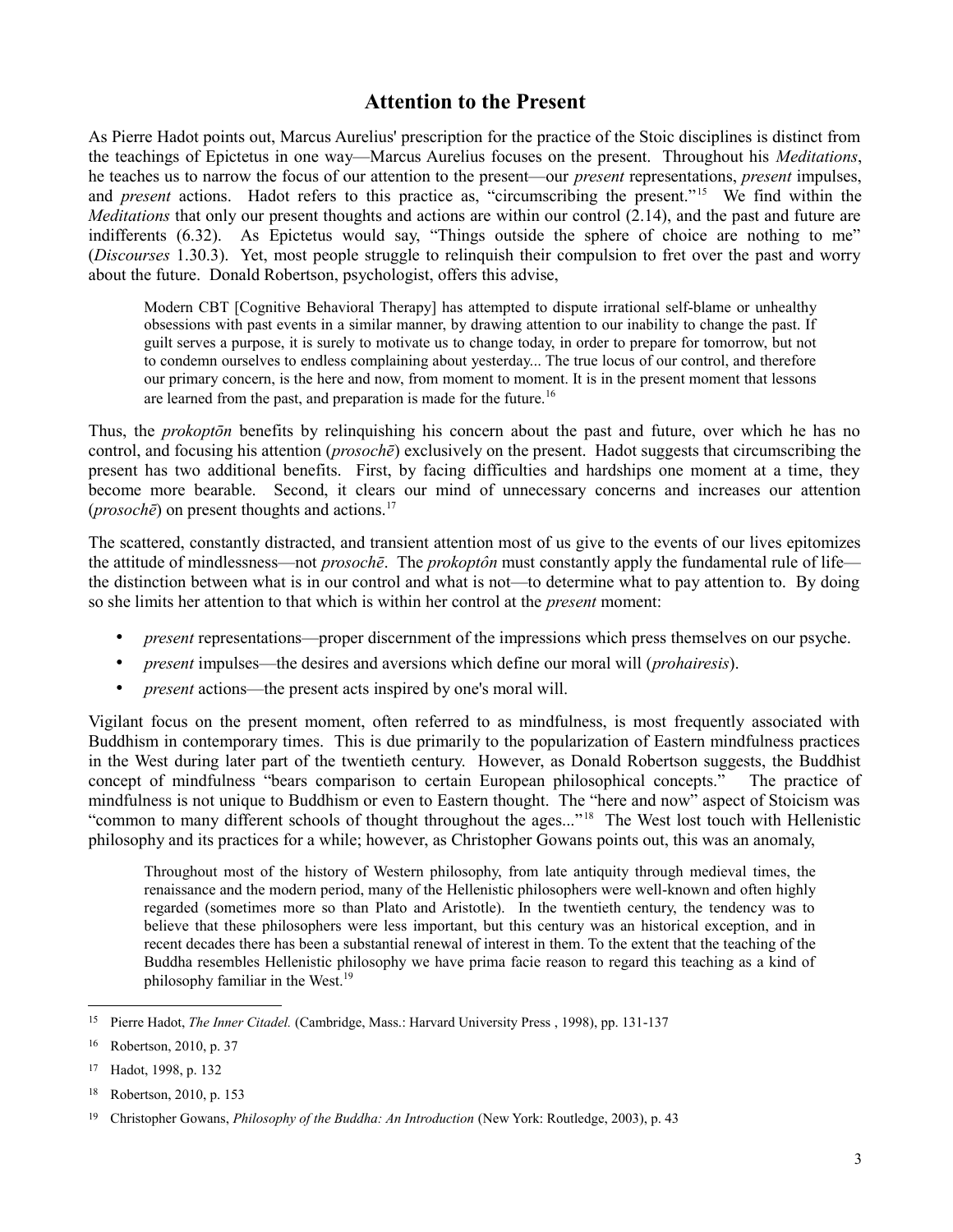As Donald Robertson writes, many overlook the fact that "here and now" is a concept "native to European philosophy, and a characteristic feature of Stoicism is its emphasis upon the here and now and learning to live more in the present moment. It is the reason we have the English phrase 'here and now'."<sup>[20](#page-3-0)</sup> The reintroduction of mindfulness to the West, via Eastern thought, creates some issues. "The exotic appeal of Oriental meditation is often mitigated by the fact that much of the symbolism and terminology surrounding Buddhist and Taoist practices must be relatively inscrutable to Westerners with a superficial knowledge of the history of the tradition and the language in which it is formulated."<sup>[21](#page-3-1)</sup> Thus, unknowingly, when we read about Buddhist mindfulness we automatically view it through the tradition of Western philosophical thought where the concept of "here and now" was common among many schools.<sup>[22](#page-3-2)</sup>

Additionally, while there are many parallels, there are also significant differences between the goals and aims of Stoicism and Buddhism. Western thought has benefited greatly from exposure to and, in some cases, synthesis with Eastern ideas. Nevertheless, at a foundational level there are fundamental differences between Eastern and Western thought in general, and between Buddhism and Stoicism in particular.<sup>[23](#page-3-3)</sup> I am not proposing one should ignore Eastern teachings. Quite the opposite; I believe Stoics can benefit greatly from the study of Eastern philosophy. However, I am leery of much of the "new age" enthusiasm to uncritically accepts Eastern ideas simply because they are novel, mystical, and easily misinterpreted to promise personal prosperity, bodily health, and global peace via instantaneous and effortless shifts in consciousness.

In the next section I will focus on the over-arching purpose of paying attention to oneself. As noted, the practice of paying attention—of being mindful—is a historical aspect of both Eastern and Western philosophies and religions. Within the Western philosophical tradition it is most famously known by the aphorism carved into the wall of the Temple of Apollo at Delphi:

# **ΓΝΩΘΙ ΣΕΑΥΤΟΝ**

# **"Know Thyself"**

*Indeed, man is so constituted that he then only excels other things when he knows himself; but he is brought lower than the beasts if he lose his self-knowledge. For that other creatures should be ignorant of themselves is natural; in man it shows a defect. (Boethius)[24](#page-3-4)*

*The unexamined life is not worth living. (Socrates)[25](#page-3-5)*

A necessary component of any plan to modify one's thinking and behavior is a willingness to honestly look into one's own thoughts, motives, and actions. The attitude of *prosochē*—constant attention to one's assents, desires, and actions*—*provides the controlling faculty (*hēgemonikon*) with the insight and feedback necessary to effectively oversee and practice the three Stoic disciplines. Before anyone can change the way they think and act, they must seek to understand the assents (judgments) and desires which constitute their moral character.

Moral character (*prohairesis*) is a central theme in the teaching of Epictetus. Accordingly, we see *prohairesis* presented as equivalent to the modern concept of "self."<sup>[26](#page-3-6)</sup>

<span id="page-3-0"></span><sup>20</sup> Robertson, 2010, p. 37

<span id="page-3-1"></span><sup>21</sup> Ibid., p. 152

<span id="page-3-2"></span><sup>22</sup> Ibid., p 152-3

<span id="page-3-3"></span><sup>&</sup>lt;sup>23</sup> The Buddhist concepts of "suffering" and the "non-self" appear philosophically incompatible with Stoicism. See Siderits (2007) and Gowans (2003) for introductions to these Buddhist concepts.

<span id="page-3-4"></span><sup>24</sup> Boethius, *The Consolation of Philosophy*. (East Bridgeport, MA: World Publications, 2008), p. 50

<span id="page-3-5"></span><sup>25</sup> Plato, *Apology*, 38a

<span id="page-3-6"></span><sup>26</sup> See Stephans 2007, Long 1991, and Sorabji 2010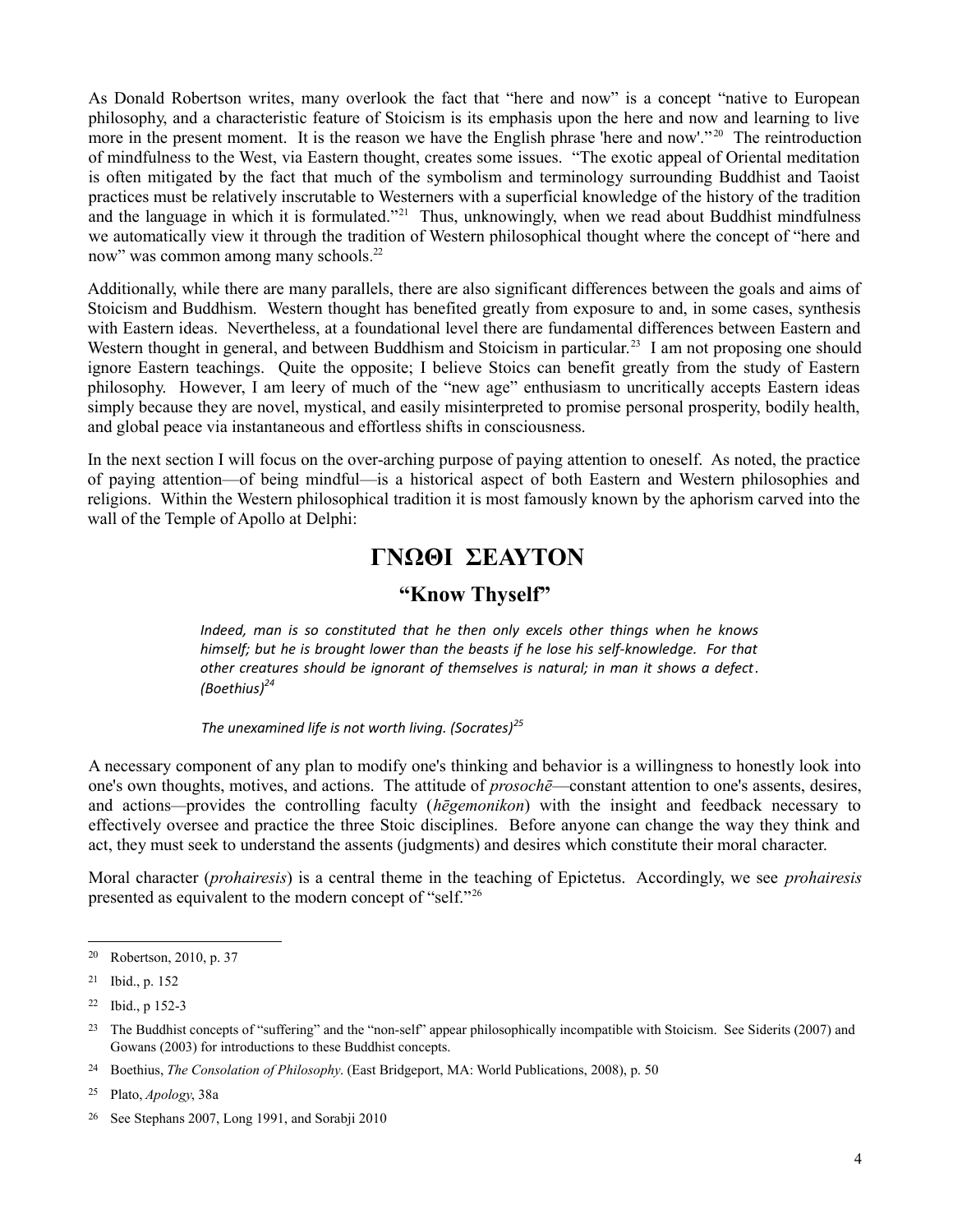As William O. Stephans writes,

The concept of prohairesis is central to Epictetus' ethics because he regards this faculty of choice, this decision-maker, this locus of moral agency and self-determiner, as the very essence of the person... Exercising total authority within it, each person has, as it were, absolute sovereignty within her prohairetic realm. This distinguishes it as the factor of agency of the individual, and Consequently Epictetus even goes so far as to identify one's prohairesis with one's inner self.<sup>[27](#page-4-0)</sup>

In this context, the Delphic dictum to "Know Thyself" directs the true seeker of wisdom on a journey into the inner realm of her own soul—her moral character. It is a quest to understand 'why' one does 'what' one does—to peel back the veneer of persona and discover the 'self' which holds onto judgments, generates impulses, and justifies behaviors. To know the 'why' of one's moral character (*prohairesis*) is to "Know Thyself."

Unfortunately, knowing thyself is no easy endeavor. For a variety of reasons, most people remain strangers to themselves[28](#page-4-1) for the duration of their lives. It is much easier to continue living unconsciously. One can go about life, as most people do, focusing on the attainment of temporal pleasures and the avoidance of pain without much thought. Simply turn on the television, pick up the newspaper, or surf the "web" or "social media" and avoid any uncomfortable introspection. It is easy to unquestioningly absorb the thoughts, values, and desires of the current popular culture—to drown out or tune out the cry for of one's own soul for meaning, connection, genuineness, and congruence. Juxtapose those methods of "checking out" with the Stoic practice of *prosochē* constant, vigilant, and focused attention to one judgments and actions—and it's no wonder the vast major of people choose the former path of mindlessness.

However, the soul does not cease to crave connection with its source. Eventually, it cries out as it intuitively senses the gulf between its own human nature and universal Nature. Then, in the midst of the inevitable psychological crisis created by living mindlessly, most people will seek ways to dull the angst they feel. Suppression or avoidance of emotional angst via drugs, alcohol, sex, or other distractions is common. Only a few will courageously and honestly look beyond the veneer of their persona, into their own soul, and ask themselves, "Who am I?", "Why do I act this way?", "What have I become?", "Is this how I want to live?", "Is this how I should live?" If they continue to ask those questions and honestly seek a solution they discover the need to "Know Thyself" via a life-long adventure of examined living.

The *prokoptōn's* inner world of beliefs—their moral character (*prohairesis*)—is a causal force in their outer world of actions. The inner world of thought is linked to the outer world of action by one's moral character—his faculty of choice. Thus, one's actions are the result of a causal web (or chain), where his faculty of choice moral character—plays a causal role. His assents shape his desires, which mold his character, and then generate the impulses of the will that move him to act.

Diligent attention (*prosochē*) to *present* representations, *present* impulses, and *present* acts allows one's own rational faculty (*hēgemonikon*), through the practice of the three Stoic disciplines, to be a causal agent in the ongoing formation of one's own moral character (*prohairesis*). Both Epictetus and Marcus Aurelius assert that the controlling faculty (*hēgemonikon*) is the only thing which can modify itself (*Meditations* 5.19 & 6.8; *Discourses* 1.1.4).

# **Why** *Prosoche***?**

*For such a man, daily life, as it is organized and lived by other men, must necessarily* appear abnormal, like a state of madness, unconsciousness, and ignorance of reality.<sup>[29](#page-4-2)</sup>

<span id="page-4-0"></span><sup>27</sup> Ibid., p. 23

<span id="page-4-1"></span><sup>28</sup> Timothy Wilson, *Strangers to ourselves: discovering the adaptive unconscious*. (Cambridge: Belknap, 2002) argues the unconscious is not the domain of boogeymen and repressed sexual impulses which Freud popularized a century ago. He suggests the unconscious may have an adaptive purpose. Wilson confirms our inability to access portions of our psyche through introspection; however, he suggests we can gain insight into our unconscious thoughts and impulses indirectly.

<span id="page-4-2"></span><sup>29</sup> Hadot, 1995, p. 58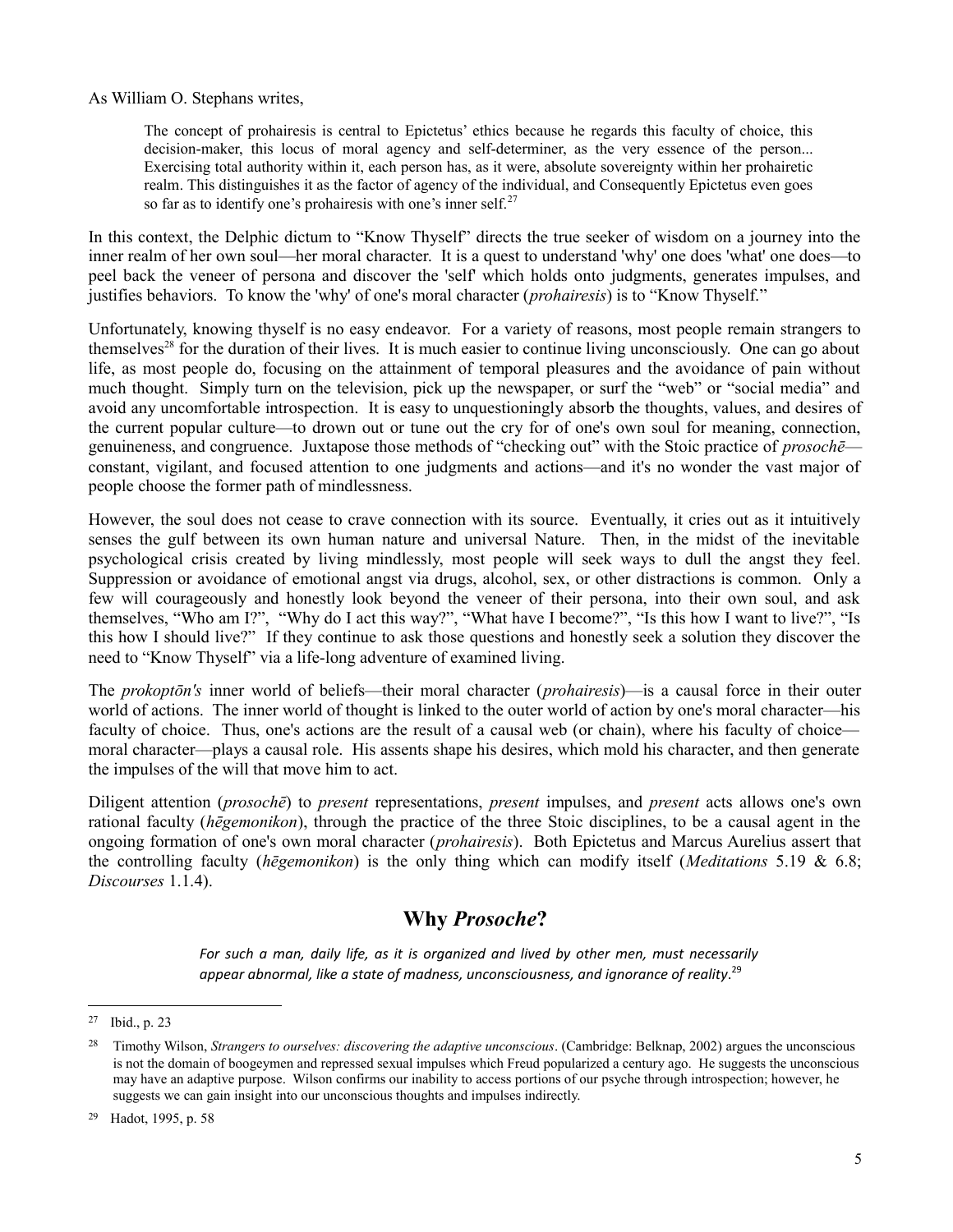At this point one can reasonably ask why? Why embark on an adventure of self-knowledge, which admittedly will be life-long, difficult, and will set me apart from the mass of humanity who mindlessly seek pleasure and avoid pain? One might feel the exalted promise of *eudaimonia* (happiness, flourishing) sounds appealing but still wonder if is worth the effort. Can't a person reap the benefits of Stoicism by simply studying the *Discourses* of Epictetus, and the *Meditations* of Marcus Aurelius? It's simply a matter of understanding Stoic logic, physics, and ethics—right? Not quite. Certainly, one can benefit from thoughtful reading of the *Enchiridion* and *Meditations* alone; historically many people have. The wisdom and insight within those writings will surely affect anyone who approaches them with an open and inquiring mind. However, to reap the benefits of Stoicism the philosophy must be lived. There are no short cuts to a flourishing life—one must live in accordance with Nature.

*Prosochē—*attention to oneself—is an essential element for practicing Stoicism as a way of life. However, it does not stand alone. It is impossible to isolate the practice of *prosochē* from the three Stoic disciplines (assent, desire, and action). *Prosochē* is the necessary foundation upon which the Stoic disciplines rely. Why *prosochē*? Below are a few good reasons:

- To help us "keep 'at hand' (*procheiron*) the fundamental rule of life: that is, the distinction between what depends on us end what does not."[30](#page-5-0)
- To free us from the passions. (Ibid)
- To remain "fully aware of what [one] does at each instant" (Ibid)
- It enables us to will our actions fully. (Ibid)
- To help us know our place in the cosmos. $31$
- It develops a self-consciousness which is "not merely moral; it is also a cosmic and rational consciousness." Which allows the attentive *prokoptōn* to "live in the constant presence of the universal Reason which is immanent within the cosmos. They see all things from the perspective of this Reason, and consent to its will." (Ibid)
- It "allows us to accede to cosmic consciousness"<sup>[32](#page-5-2)</sup>
- To build a foundation for the Stoic spiritual exercises.<sup>[33](#page-5-3)</sup>
- To "wage the battle against faulty inclinations and temptations to sin and anxiously guard against offenses, because through each offense the sinful *habitus* is again strengthened, yet without letting oneself be discouraged by possible failures and defeats."[34](#page-5-4)

By now you should understand that *prosochē* is the practice of paying constant, mindful attention to the assents, desires, and actions which defines your moral character at the present moment. *Prosochē* provides our rational faculty (*hēgemonikon*) with the knowledge necessary to affect change within itself. It is the essential foundation of the three Stoic disciplines and a necessary practice of the *prokoptōn*. Now, it's time to take brief look at how to incorporate this mindfulness practice into a life lived in accordance with nature.

# **How to Practice** *Prosochē*

The variety of ways one can practice *prosochē* is limited only by the imagination of the *prokoptōn*; however, it is commonly associated with three exercises I will refer to as meditation, memorization, and written

- <span id="page-5-3"></span><sup>33</sup> Buzaré, 2011, p. 30
- <span id="page-5-4"></span><sup>34</sup> Bonhöffer, 1996, pp. 191-2

<span id="page-5-0"></span><sup>30</sup> Hadot, 1995, p. 84

<span id="page-5-1"></span><sup>31</sup> Hadot, 2002, p. 138

<span id="page-5-2"></span><sup>32</sup> Hadot, 1995, p 85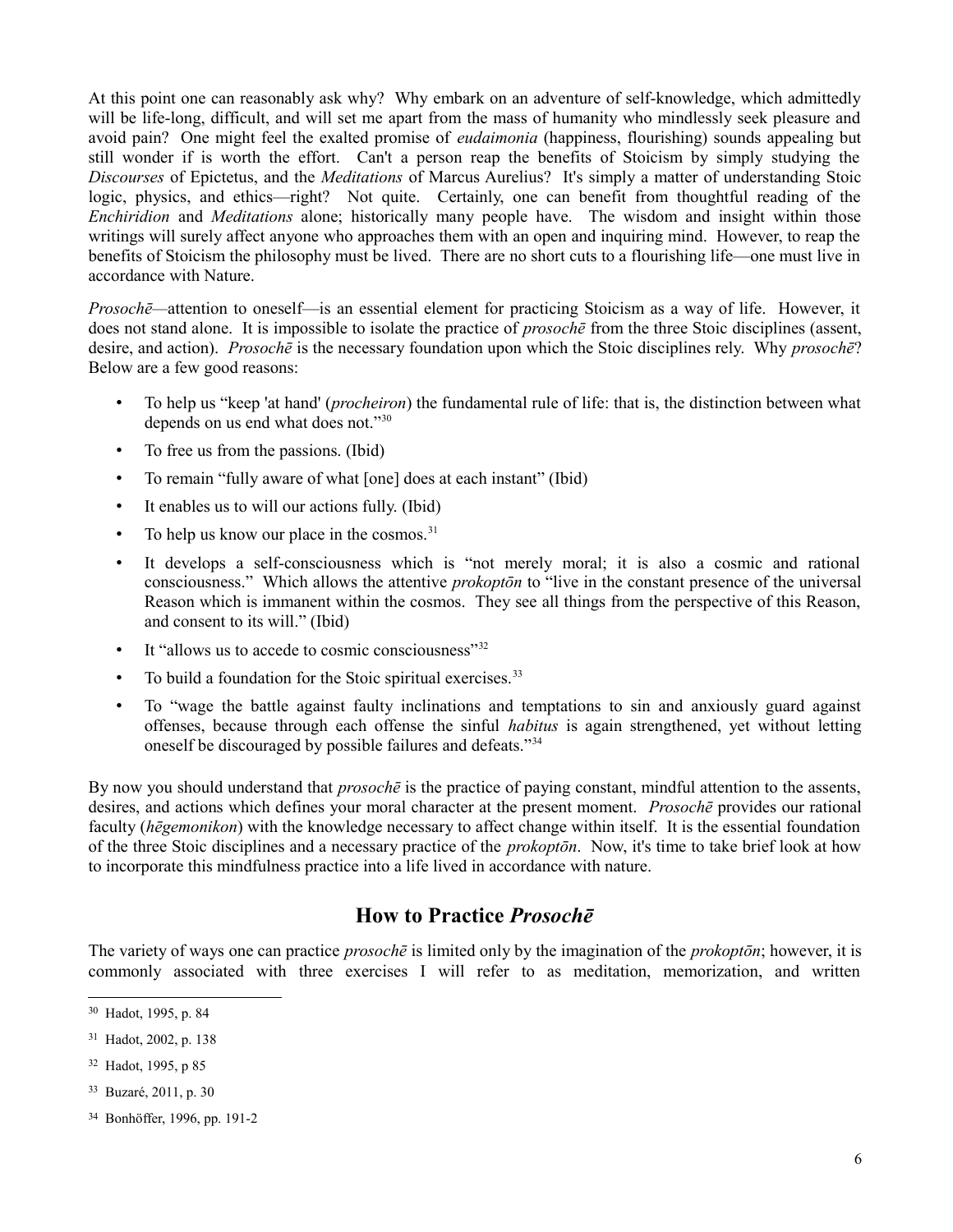personalization. I will address each briefly and provide resources for further study since each topic would require its own essay, or book, to cover the material adequately.

### **Meditation**

For most modern Westerners the word mediation immediately evokes images of robe-clad monks seated in positions which range in appearance from slightly uncomfortable to inhumanly painful. Some Stoics do adopt an Eastern meditation practices and consider it an essential part of their philosophical practice. However, one need not employ the bodily practices of Eastern meditation to reap the benefits of mindfulness training. As Pierre Hadot writes,

Unlike the Buddhist meditation practices of the Far East, Greco-Roman philosophical meditation is not linked to a corporeal attitude but is a purely rational, imaginative, or intuitive exercise that can take extremely varied forms. [35](#page-6-0)

Hadot goes on to suggest meditation includes "the memorization and assimilation of the fundamental dogmas and rules of life"[36](#page-6-1) and further suggest that,

Stoic contemplation of the rational and necessary unfolding of cosmic events, can lead to an exercise of the imagination in which human things appear of little importance in the immensity of space and time.<sup>[37](#page-6-2)</sup>

Elen Buzaré suggests the Ancient Stoics may have used mindfulness meditation practices similar to those of Buddhist Samantha-Vipassyana therapy.[38](#page-6-3) I highly recommend her book, *Stoic Spiritual* Exercises; it provides a great introduction to the theory and application of the Stoic disciplines.

Erik Wiegardt, founder of the New Stoa, has written an introduction to meditation which succinctly covers the historical background, physiology, and practice of meditation. Additionally, he introduces his own creation— *Pneuma Will Power Meditation*. [39](#page-6-4) Wiegardt has written several essays on various meditations, including a form of mindfulness in action, which he calls *Stick Action Meditation*; all are worthy of considering. They are available for download from the *College of Stoic Philosophers* website.<sup>[40](#page-6-5)</sup>

Finally, Donald Robertson has written a script titled "View from Above", which can be used for meditation or hypnotherapy. It is available in his book *The Philosophy of Cognitive-Behavioral Therapy (CBT)*, (2010, p. 271). An audio version is available for download from the *Stoicism Today* blog.<sup>[41](#page-6-6)</sup>

There are numerous varieties of contemplative meditation and the resources available for their study and practice are endless. See the references at the end of this essay for a good starting point.

### **Memorization (***mneme***) [MNAY-may]**

The purpose of memorization is to keep "at hand" (*procheiron*) the fundamental doctrines of Stoicism. The Greek word *procheiron*, used throughout the *Discourses,[42](#page-6-7)* and translated "at hand", implies a state of readiness, like that of having a sword or knife—at hand—ready for use. The Oldfather translation of *Discourses* 1.27.6

<span id="page-6-0"></span><sup>35</sup> Hadot, 1995, p. 59

<span id="page-6-1"></span><sup>36</sup> Ibid

<span id="page-6-2"></span><sup>37</sup> Ibid

<span id="page-6-3"></span><sup>38</sup> Buzaré, 2011, pp. 77-8

<span id="page-6-4"></span><sup>39</sup> See Erik Wiegardt, *[Pneuma: Will Power Meditation](http://stoicmeditation.com/med_books.php?s=2)* (San Diego: Wordsmith, 2011a) for a wonderful and brief introduction to the practice and history of meditation. Erik is a practicing Stoic who has experience with various forms of mediation. He also created a Stoic "pneuma meditation" which he details in this free document which can be found at [The College of Stoic Philosophers.](http://stoicscollege.com/)

<span id="page-6-5"></span><sup>40</sup> <http://stoicmeditation.com/>

<span id="page-6-6"></span><sup>41</sup> <http://blogs.exeter.ac.uk/stoicismtoday/2012/12/31/your-favourite-stoic-exercises-2-the-view-from-above/>

<span id="page-6-7"></span><sup>42</sup> See *Discourses* 1.1.21, 1.27.6, 2.1.29, 2.9.18, 3.10.1, 3.10.18, 3.11.5, 3.17.6, 3.18.1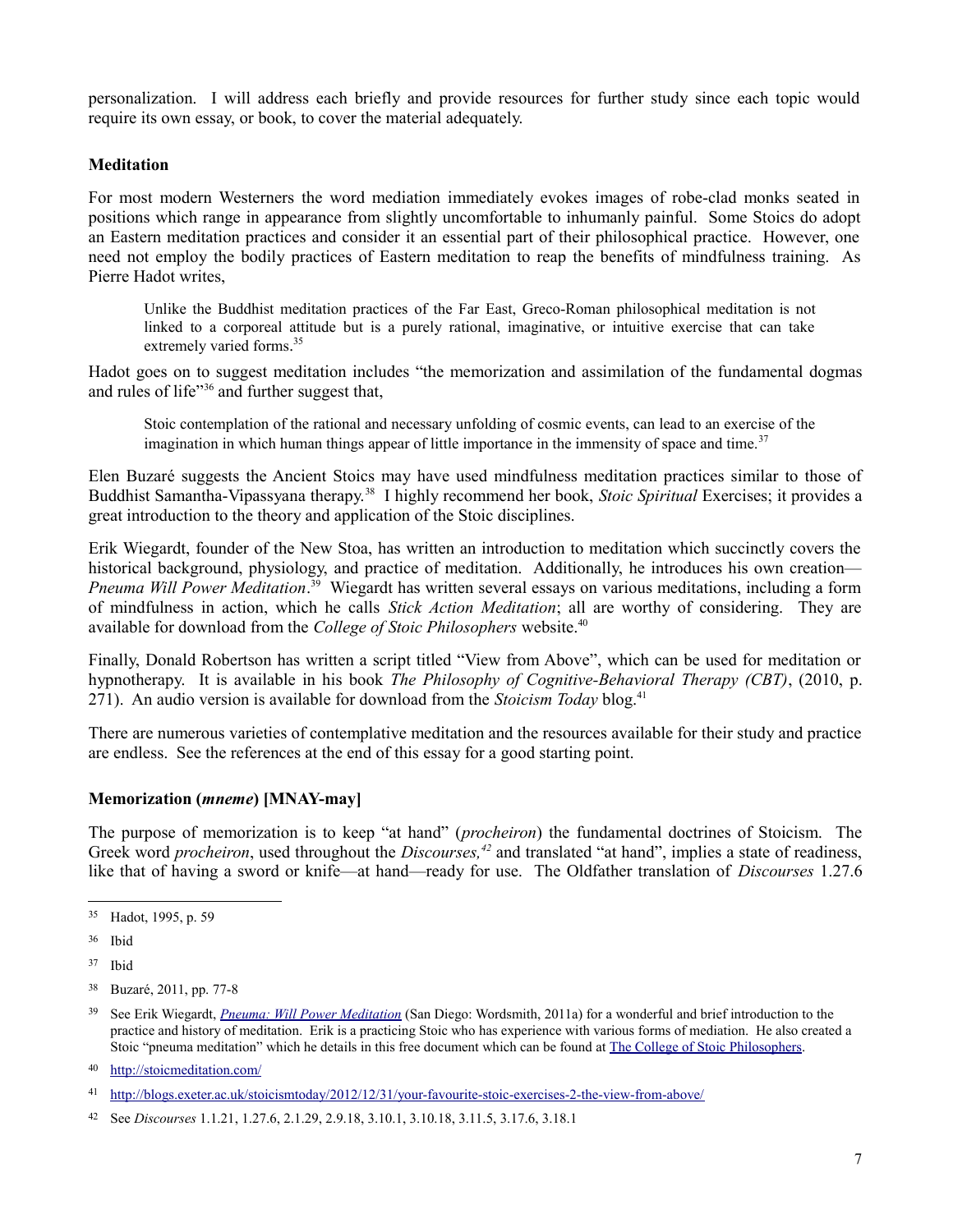reads, "we must have our preconceptions clear, polished like weapons, and ready at hand."[43](#page-7-0) Epictetus taught his students to apply their preconceptions in accordance with nature (*Discourses* 1.2.6) and to keep those preconceptions, along with the fundamental rule of life of life—what is within our control and what is not —"ready at hand." It's likely that Arrian created the *Handbook* for this purpose[44](#page-7-1)—to keep the principle doctrines of Stoicism "ready at hand" as "weapons of the mind... to fight against emotional disturbance."<sup>[45](#page-7-2)</sup>

Erik Wiegardt, wrote *The Mneme Manual* as a guide to the practice of memorization and suggests one should test Stoic doctrines by living them,

One way to insure that you are not misled into believing our philosophy is some kind of distant, abstract, ancient world-view that doesn't have anything to do with the *real* world we live in is to begin to live like a Stoic right now. You can do that first by understanding and holding tightly to essential Stoic doctrine, then adding specific exercises that bring life and strength to what you know. The following is a summary of that Stoic doctrine condensed into the briefest possible language. This reference point in Stoic thought is the basis for the exercises that follow. If the theory is understood and the exercises are practiced with an open mind and sincerity, you will quickly acquire an insight into what it really means to think like and *be* a real Stoic. [46](#page-7-3)

Within *The Mneme Manual*, Wiegardt offers*"*The DOE" as an example of a Stoic *mneme*. When I first read "The DOE*,"* I did not fully appreciate its depth. The more I study Stoicism and attempt to live its principles, the more meaningful The DOE becomes for me. I find myself returning to it often and each time I do I find new depth within this short, yet powerfully profound *mneme*.

### **"The DOE"**

#### **One rule to unite us**:

*live in agreement with Nature*.

#### **Two maxims to guide us**:

*Good is virtue that evil lacks; all the rest is indifferent. Good and evil are in the will; only will is in our power*.

#### **Three studies abide us**:

*Judgments and the inner discourse, Desires and the rising passions, Actions and the noble duties*.

#### **Hear the sage inside us**:

*practice, practice, practice, practice*. [47](#page-7-4)

*The DOE* is a wonderful example of condensed Stoic dogma, which can be easily memorized and kept "ready at hand."

The practice of *mneme* (memorization) will often draw from the practice of *hypomnemata* (written personalization, or journaling). Marcus Aurelius' practice of *hypomnemata*, codified in his *Meditations*, provides a rich mine for memorization. I think it's safe to assume he memorized portions of it himself.

<span id="page-7-0"></span><sup>43</sup> W. A. Oldfather, Epictetus, The Discourses as Reported by Arrian, Books I-II, The Loeb Classical Library (Cambridge MA: Harvard University Press, repr. 1998), p. 169

<span id="page-7-1"></span><sup>44</sup> John Sellars, *The art of living: the Stoics on the nature and function of philosophy* (London: Bristol, 2009), p.132

<span id="page-7-2"></span><sup>45</sup> Robertson, 2010, p. 195

<span id="page-7-3"></span><sup>46</sup> Erik Wiegardt, *The Mneme Manual*, (San Diego: Wordsmith, 2011a), p. 3

<span id="page-7-4"></span><sup>47</sup> Ibid., p. 4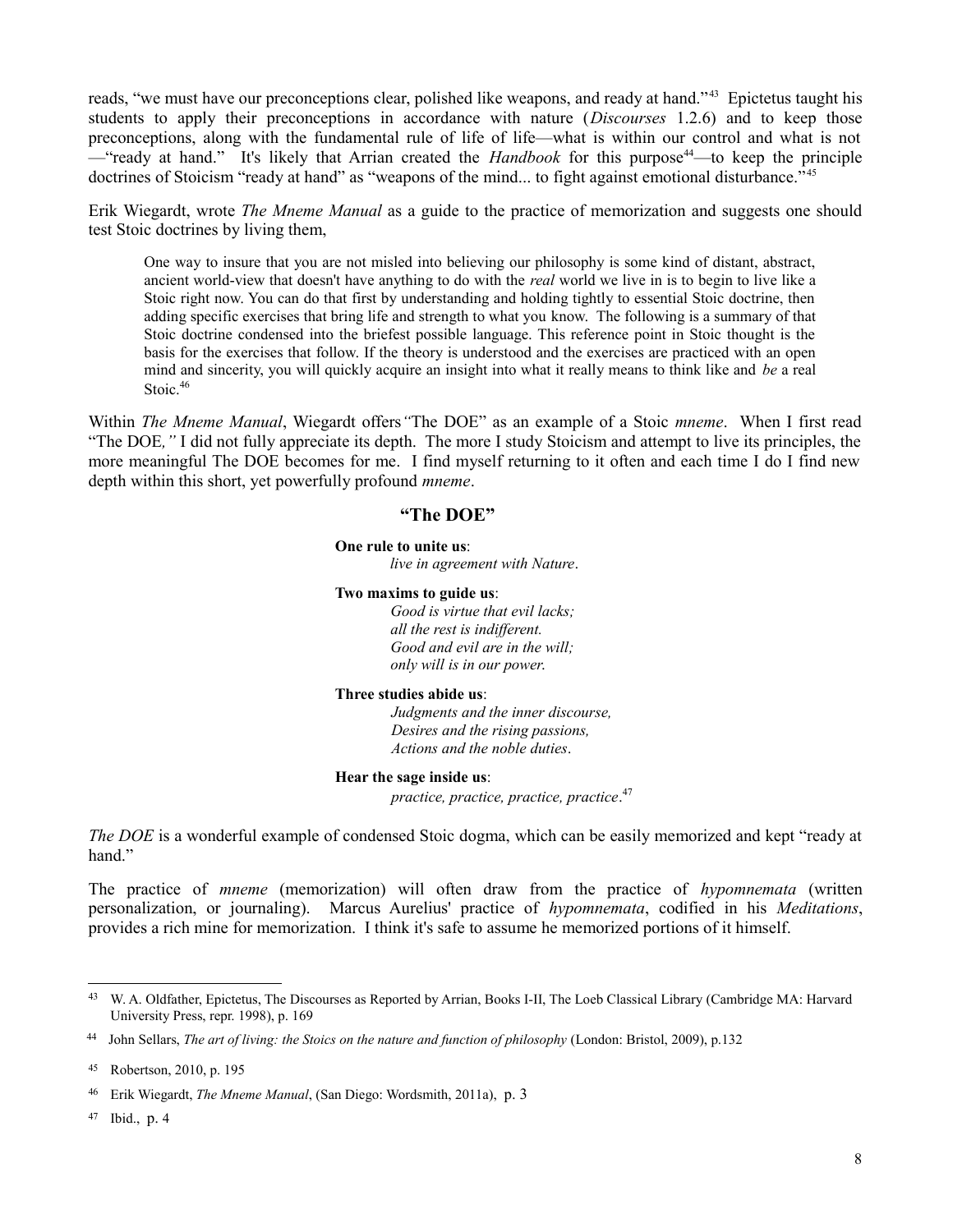### **Written Personalization (***hypomnemata***) [hyp-om-NAY-mah-tah]**

I must admit when I first attempted *hypomnemata*, the concept escaped me. I understood the *Meditations* of Marcus Aurelius were an example *hypomnemata.* However, the thought of attempting anything remotely similar was far too intimidating; I simply could not get started. After a conversation with Erik Wiegardt, my tutor an mentor, I went back and read his short essay on *hypomnemata* where he wrote,

Pierre Hadot, one of the leading scholars in the study of the *Meditations* believes that they were actually Stoic exercises written by the emperor as notes to himself... Their purpose was to keep the Stoic doctrines he knew freshly in mind.*.*. Hadot points out that the often tedious repetition of certain themes one finds is evidence of his use of these *hypomnemata* as exercises, not as work in preparation for publication.<sup>[48](#page-8-0)</sup>

Finally, I got it. What previously escaped me was the fact that Marcus Aurelius did not write his *Meditations* for anyone other than himself. He was not attempting to write a timeless masterpiece. Marcus Aurelius was engaged in a frank yet encouraging conversation, on paper, with himself. *Hypomnemata* is the practice of personalizing the principles of Stoicism for one's own life. With that lesson in mind, I began to personalize the principles of Stoicism for myself and put them in writing.

*Hypomnemata* can be written in many forms, poems, koans, a few brief words, or a few paragraphs. I offer a few examples of my own *hypomnemata:*

> [Two examples of short *hypomnemata*. Sometimes short sentences can be quite effective at capturing a concept and they are easy to memorize.]

> > *Pay attention or pay a price.*

*Attention, not perfection.*

[The next *hypomnemata* requires introduction. I'm a law enforcement detective who deals with criminals on a daily basis. I wrote this to remind myself to remain true to my Stoic principles while in that capacity. Although it is law enforcement centric, I think the principle can be applied by anyone.]

*When you are face-to-face with a criminal, remind yourself that his vice inclined moral character is not entirely of his making. He is morally responsible for his actions; however, the web of antecedent causes which formed his moral character includes many causal agents—the actions of his parents, the culture of his community, tragedies he did not cause, pervasive social injustice, and the zeitgeist of a society which fills his soul with anger toward others and tells him they are his enemy. Temporarily remove him from society—your oath requires that of you. However, remember, he is a human being also; he's simply ignorant of the true nature of virtue and vice. He is both a perpetrator and a victim of the vice-inclined moral character which drives his behavior. Do not judge him as evil; he cannot touch your soul.* 

[Here is an example of poetic *hypomnemata*. The following two stanzas are part of a larger poem. They serve as an example of how simple poetry can be used to personalize Stoic concepts.]

#### *Prosochē*

*Only the present do I possess, A fleeting moment within my control. Wisely, I attend to that before me, So only virtue may enter my soul*

#### *Melete*

*Be still my heart and quiet my mind. Psuche in communion with the whole, Impressions rays unimpeded shine, Through still waters of my tranquil soul.*

*Hypomnemata* is quite easy once you get started. Write for your eyes only. It need not be eloquent or worthy of publication; the only requirement for *hypomnemata* is that it has meaning for you—the writer.

<span id="page-8-0"></span><sup>48</sup> Erik Wiegardt, *Emperor's Journal: Classical Mediation*, (San Diego: Wordsmith, 2011c), p. 3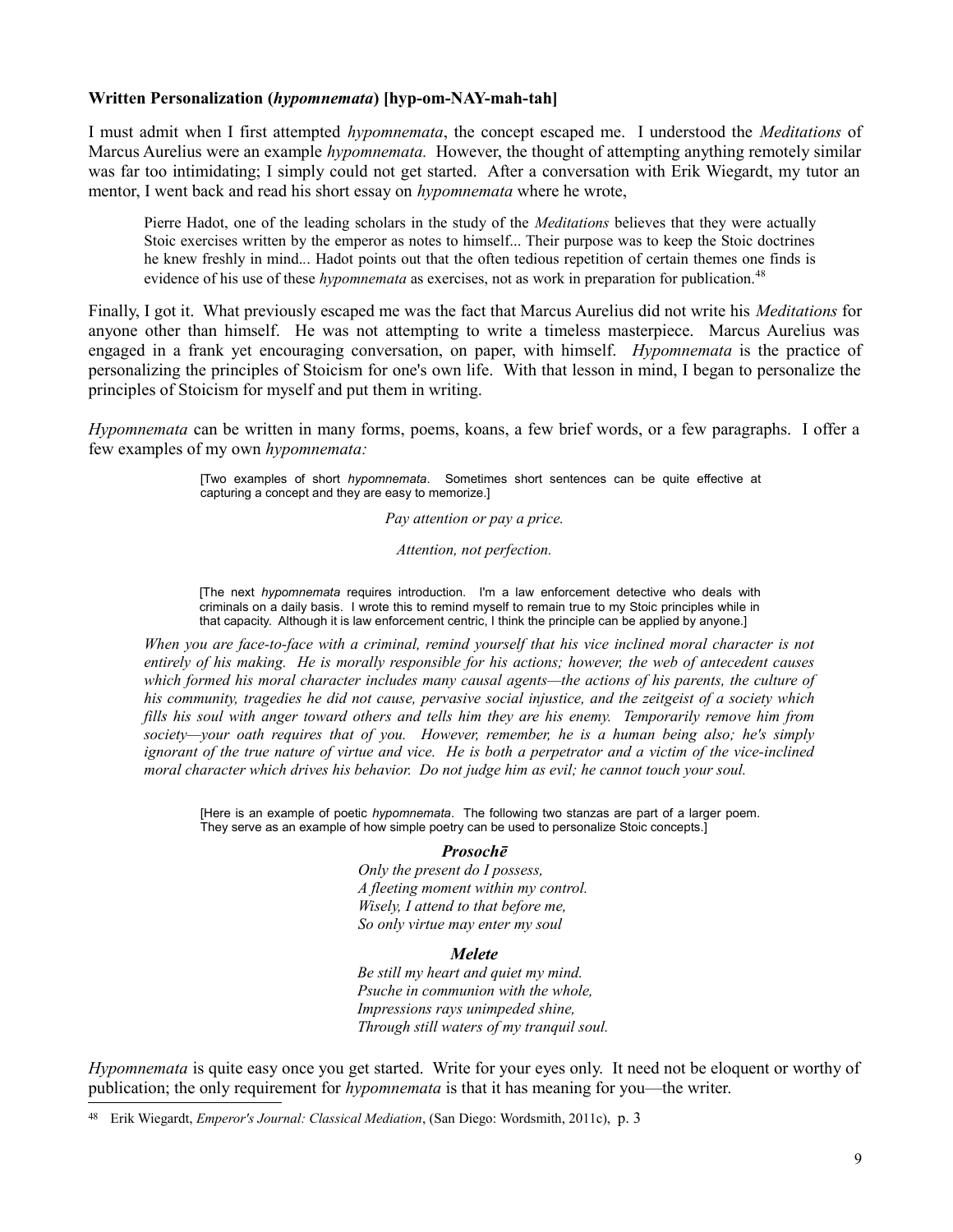In his book, The Philosophy of Cognitive-Behavioral Therapy (CBT), Donald Robertson provides "An example of Stoic therapeutic regime"[49](#page-9-0) for daily practice. He has modified this regime since publication of the book and it is available on his blog.[50](#page-9-1) It incorporates *prosochē* into a daily regime. In a newly added section, he suggests the following as a practice of *prosochē* to be performed throughout the day:

Identify with your essential nature as a rational being, and learn to prize wisdom and the other virtues as the chief good in life. Continually bring your attention back to your character, actions, and judgements, in the here and now, during any given situation... All of your attention should focus on the care of your mind (*Enchiridion*, 41). In response to every situation in life, ask yourself what faculty or virtue nature has given you to best deal with it, e.g., courage, restraint, etc., and continually seek opportunities to exercise these virtues  $(Enchiridion, 10)$ .<sup>[51](#page-9-2)</sup>

Although Robertson suggests his regime is "only an attempt to reconstruct the Stoic regime for discussion", I think it is worthy of serious consideration for one's daily practice. It provides an excellent starting point and it can be modified and personalized to meet individual needs.

## **The Path of the** *Prokoptōn*

Stoicism can be distilled to one fundamental rule of life—the distinction between what is in our control and what is not *(Handbook 1)*. However, the ability to make such distinctions in daily life rests upon a basic understanding of Stoic dogma and the practice of living in accordance with Nature.

Almost everyone who approaches Stoicism as a curious seeker has the same question, "How can I attain happiness?" Stoicism informs the seeker that happiness can only be achieved through the acquisition of virtue. Once the seeker accepts that virtue is the only good and decides it is worthy of their effort, they ask the next logical question, "How do I become virtuous?" The seeker has now taken the first step on the approach to prosochē (illustration 1). Here, the seeker learns that Stoicism is a way of life, not a purely academic endeavor, and here he encounters the Stoic maxim—live in accordance with Nature. Faced with the realization that Stoicism requires the practice of three disciplines, the seeker then acquires a basic understanding of Stoic theory (*dogmata*) and begins practicing the three disciplines—the seeker is now a *prokoptōn*.



Practice of the three Stoic disciplines alone will bear fruit in the life of the *prokoptōn*—lived logic, lived physics, and lived ethics<sup>[52](#page-9-3)</sup> will affect change. However, without the attitude and practice of *prosoche*, the *prokoptōn* is likely to experience stagnation and frustration along the path toward *eudaimonia*. *Prosochē—*the essential spiritual attitude for Stoic practice is needed to illuminate the path of the *prokoptōn*. The continuous, vigilant, and unrelenting attention to one's *present* impressions, *present* desires, and *present* actions is necessary to penetrate the veil of one's own *psyche.* Thus, *prosochē* is indispensable to illuminate and then modify moral character. Without *prosochē*, the *prokoptōn's* practice will likely remain shallow and predominantly intellectual. As such, it will become a thin veneer over what remains of the passion driven psyche of a largely uneducated

<span id="page-9-0"></span><sup>49</sup> Robertson, 2010, p. 267

<span id="page-9-1"></span><sup>50</sup> <http://philosophy-of-cbt.com/2012/11/13/example-stoic-therapeutic-regime/>

<span id="page-9-2"></span><sup>51</sup> Ibid

<span id="page-9-3"></span> $52$  Fisher (2013), provides a detailed description of the three Stoic disciplines as lived logic, lived physics, and lived ethics.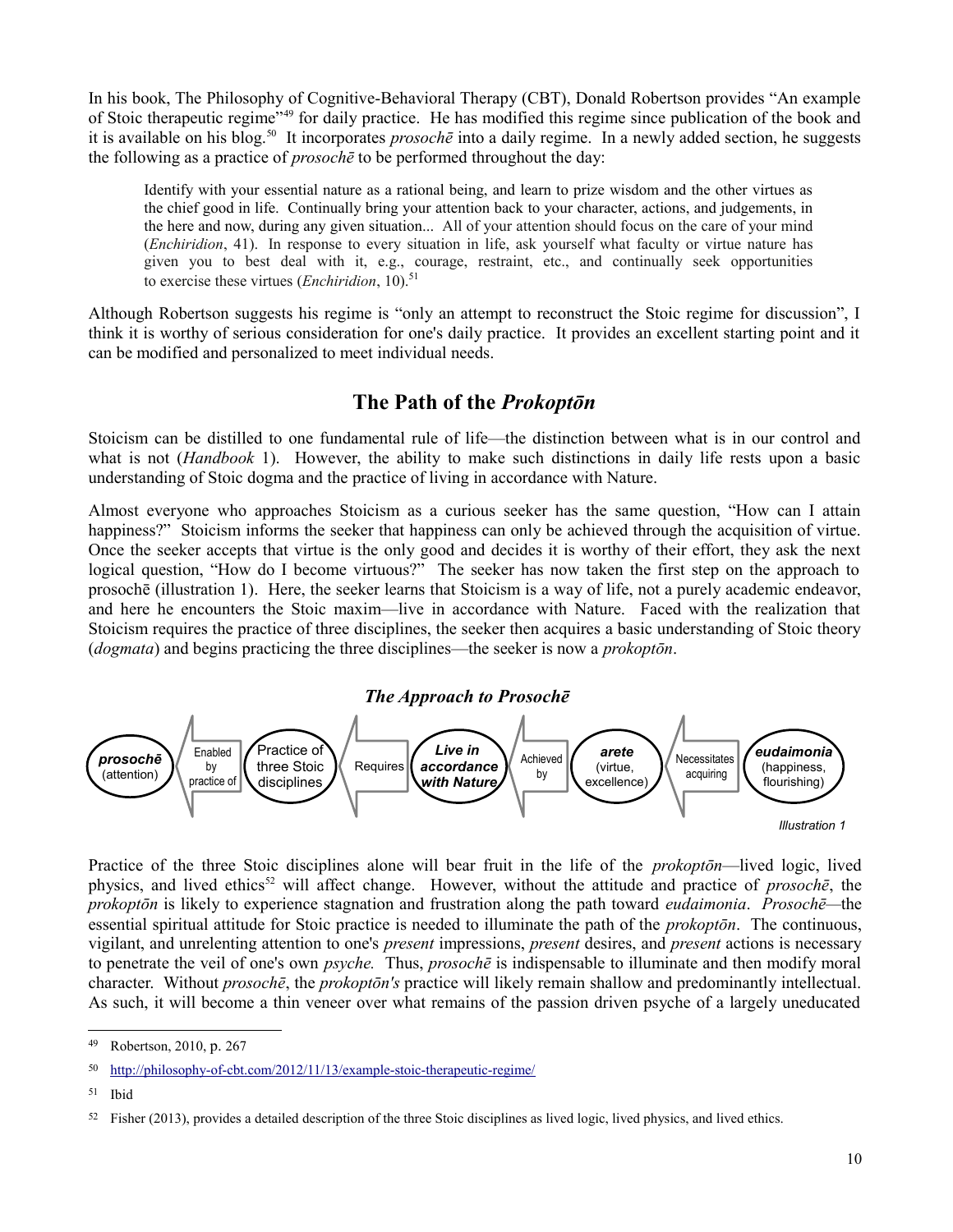person (*idiôtês*). Such a state may provide a little relief from psychological angst, and it may furnish the *prokoptōn* with a new persona based upon the common yet mistaken image of the Stoic as "austere, dispassionate, detached, tranquil, and virtually affectless."<sup>[53](#page-10-0)</sup> However, this nascent Stoic practice can easily inspire the attitude and behavior mocked by Epictetus: "as soon as they have put on a rough cloak and let their beard grow, they cry, 'I am a philosopher.'" (Discourses 4.8.15).

The final stop in the *The Approach to Prosochē* (illustration 1) is the first step on *The Path of the Prokoptōn* (illustration 2). Only with an attitude and practice of *prosochē*, is one adequately prepared to travel the path of the *prokoptōn*.



*Prosochē* illuminates the psyche, fuels the Stoic disciplines, and provides insights and feedback to the *prokoptōn's* rational faculty (*hēgemonikon*), which are essential to mold one's moral character (*prohairesis*). Without *prosochē*, the flourishing of *eudaimonia* will forever remain just beyond the *prokoptōn's* reach. Only with the power of attention fueling the three Stoic disciplines, can one make genuine progress toward excellence of character and a flourishing life.

Each step or stage along the path relies on the theory and practice of the previous stage—*eudaimonia* is not possible without *aretē*, which is not achievable unless one learns to *live in accordance with Nature*, etc., etc. The *prokoptōn* must learn enough theory, each step of the way, to appropriately and intelligently direct their practice toward the Stoic virtues which create *eudaimonia*. Progress requires perpetual education and consistent application. While the flow in illustration 1 is linear, the actual practice of Stoicism is an iterative process, with theory and practice synergistically enabling each other at every step. Theory is never "an end in itself" it must be "put in the service of practice."[54](#page-10-1)

Furthermore, unless one becomes a Sage—an ideal state which no one can realistically expect to achieve—there is no intermediate resting place where the *prokoptōn* can stop and relax their attention without finding themselves "necessarily in a worse condition on future occasions" (*Discourses* 4.12.1). Stoicism, as a way of life, is not easy—it requires constant effort and vigilant attention. Epictetus compares the effort required to that which is needed to win at the Olympic games (*Handbook* 29).

The path of the *prokoptōn* relies on the spiritual attitude of *prosochē* to illuminate one's assents, desires, and actions. Upon this essential foundation, the *prokoptōn* can begin to practice the three Stoic disciplines. In turn, the Stoic disciplines enables the *prokoptōn* to live in accordance with Nature, in a state of self-coherence, where the *Self*—one's guiding principle or rational nature—is united with universal Reason, universal Nature, and humanity as a whole.<sup>[55](#page-10-2)</sup> Finally, living in accordance with Nature develops virtue—excellence of character which is both necessary and sufficient to attain *eudaimonia—*a state of happiness or flourishing.

Stoicism is not easy, neither is it a mystery—it is a way of life. The *prokoptōn* must utilize the Stoic disciplines and the penetrating rays of *prosochē* to illuminate the path toward *eudaimonia.*

<span id="page-10-0"></span><sup>53</sup> Lawrence Becker, Stoic Emotion., in *Stoicism: Traditions and Transformations* (New York: Cambridge, 2004), pp. 250-251

<span id="page-10-1"></span><sup>54</sup> Hadot, 1995, p. 60

<span id="page-10-2"></span><sup>55</sup> Hadot (1998), Fisher (2013)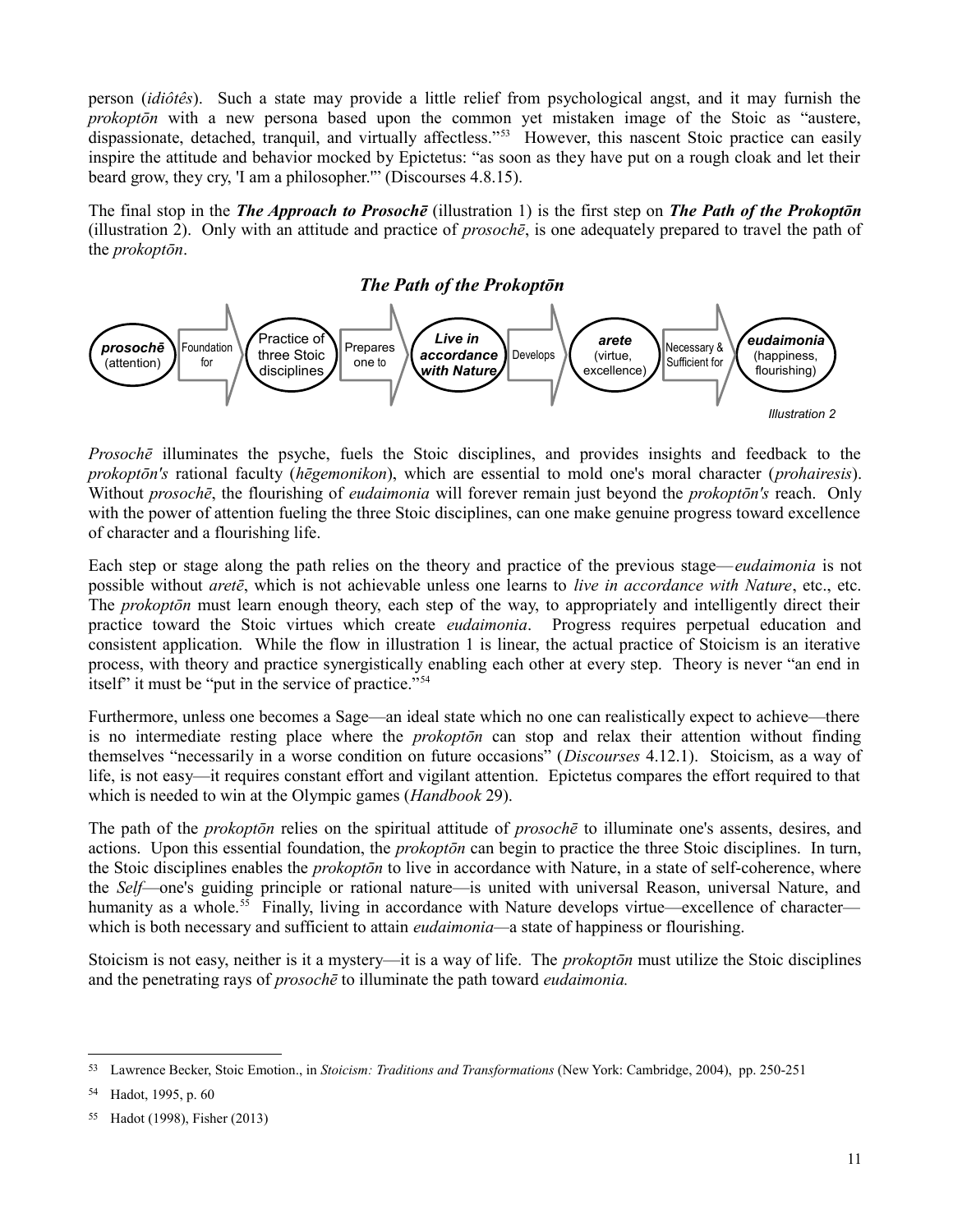# **Appendix**

### **Passages relevant to** *prosochē*

### **Epictetus -**

### *Discourses*

**3.12.16** For as Socrates said, "we ought not to live a life without examination," so we ought not to accept an appearance without examination, but we should say, "Wait, let me see what you are and whence you come"; like the watch at night, "Show me the pass." "Have you the signal from nature which the appearance that may be accepted ought to have?"

**3.3.4-7** Very little is needed for everything to be upset and ruined, only a slight lapse in reason. It's much easier for a mariner to wreck his ship than it is for him to keep it sailing safely; all he has to do is head a little more upwind and disaster is instantaneous. In fact, he does not have to do anything: a momentary loss of attention will produce the same result. It's much the same in our case. If you doze off, all your progress up to that point will be negated. So keep a sharp eye on your impressions, and never fall asleep. It is no small thing that is being watched over, it equates

**4.6.34-35** if indeed you have cared about nothing else except the proper use of appearances, as soon as you have risen in the morning reflect, "What do I want in order to be free from passion, and free from perturbation? What am I? Am I a poor body, a piece of property, a thing of which something is said? I am none of these. But what am I? I am a rational animal. What then is required of me?" Reflect on your acts. "Where have I omitted the things which conduce to happiness? What have I done which is either unfriendly or unsocial? what have I not done as to these things which I ought to have done?"

**4.12.1** When you relax your attention for a while, do not fancy you will recover it whenever you please; but remember this, that because of your fault of today your affairs must necessarily be in a worse condition in future occasions.

**4.12.19** So is it possible to be altogether faultless? No, that is impracticable; but it is possible to strive continuously not to commit faults. For we shall have cause to be satisfied if, by never relaxing our attention, we shall escape at least a few faults.

#### *Handbook*

**#4** When you are going about any action, remind yourself what nature the action is. If you are going to bathe, picture to yourself the things which usually happen in the bath: some people splash the water, some push, some use abusive language, and others steal. Thus you will more safely go about this action if you say to yourself, "I will now go bathe, and keep my own mind in a state conformable to nature." And in the same manner with regard to every other action. For thus, if any hindrance arises in bathing, you will have it ready to say, "It was not only to bathe that I desired, but to keep my mind in a state conformable to nature; and I will not keep it if I am bothered at things that happen.

**#10** With every accident, ask yourself what abilities you have for making a proper use of it. If you see an attractive person, you will find that self-restraint is the ability you have against your desire. If you are in pain, you will find fortitude. If you hear unpleasant language, you will find patience. And thus habituated, the appearances of things will not hurry you away along with them.

**#21** Let death and exile, and all other things which appear terrible be daily before your eyes, but chiefly death, and you win never entertain any abject thought, nor too eagerly covet anything.

**#33** Avoid public and vulgar entertainments; but, if ever an occasion calls you to them, keep your attention upon the stretch, that you may not imperceptibly slide into vulgar manners. For be assured that if a person be ever so sound himself, yet, if his companion be infected, he who converses with him will be infected likewise.

**#38** When walking, you are careful not to step on a nail or turn your foot; so likewise be careful not to hurt the ruling faculty of your mind. And, if we were to guard against this in every action, we should undertake the action with the greater safety.

**#41** It is a mark of want of genius to spend much time in things relating to the body, as to be long in our exercises, in eating and drinking, and in the discharge of other animal functions. These should be done incidentally and slightly, and our whole attention be engaged in the care of the understanding.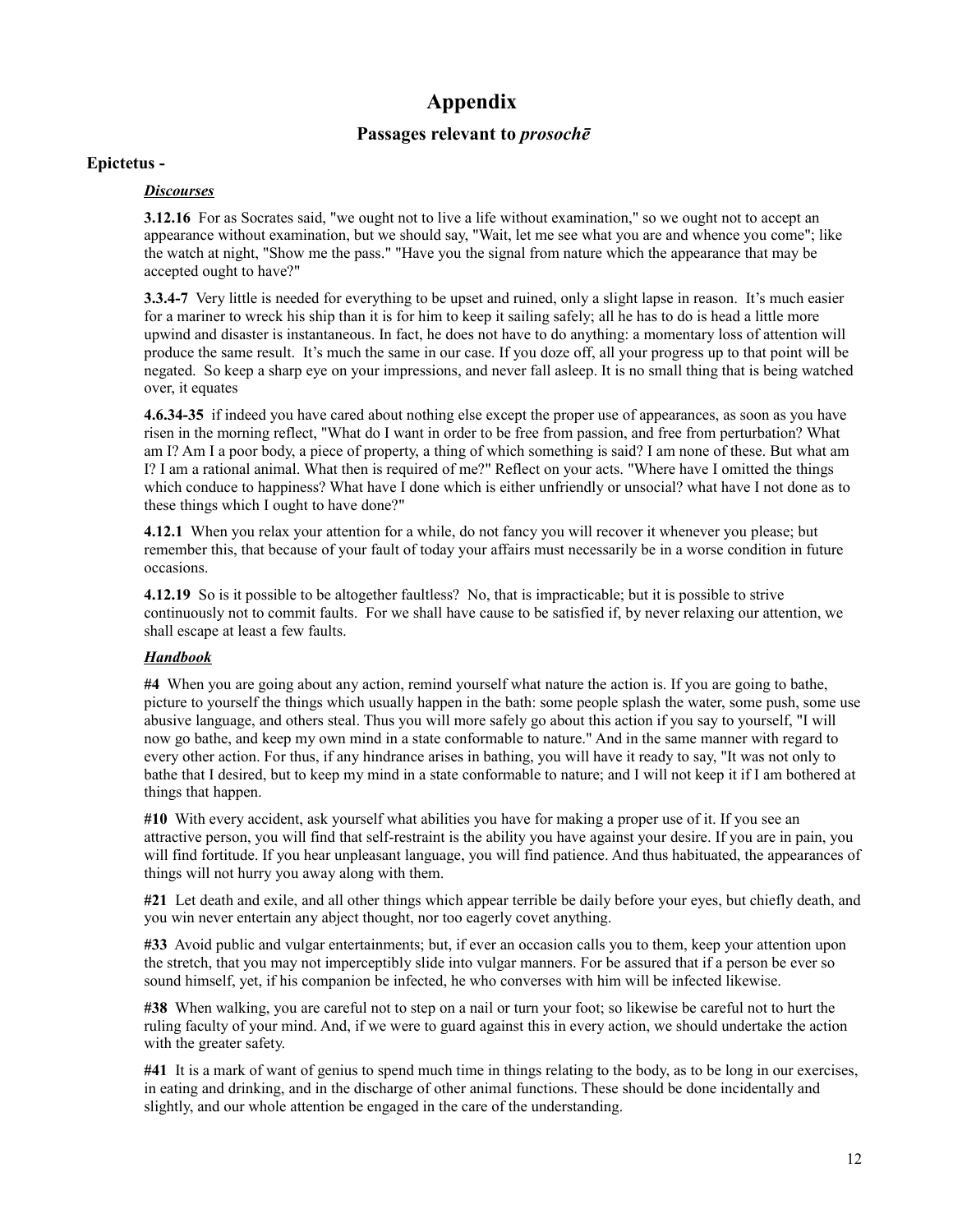### **Marcus Aurelius -**

### *Meditations*

**2.8** Rarely is a person seen to be in a bad way because he has failed to attend to what is happening in someone else's soul, but those who fail to pay careful attention to the motions of their own souls are bound to be in a wretched state.

**2.11** Let your every action, word, and thought be those of one who could depart from life at any moment.

**3.4** Do not waste what remains of your life in forming impressions about others, unless you are doing so with reference to the common good. For you are depriving yourself of the opportunity for some other action which may be of real benefit, to imagine instead what so-and-so is doing and to what end, and what he is saying or thinking or planning, and give yourself over to other impressions of that kind which serve only to divert you from paying proper attention to your own ruling centre. Rather, you must exclude from the sequence of your thoughts all that is aimless and random, and, above all, idle curiosity and malice; and you must train yourself only to think such thoughts that if somebody were suddenly to ask you, 'What are you thinking of?' you could reply in all honesty and without hesitation, of this thing or that, and so make it clear at once from your reply that all within you is simple and benevolent, and worthy of a social being who has no thought for pleasure, or luxury in general, or contentiousness of any kind, or envy, or suspicion, or anything else that you would blush to admit if you had it in your mind.

**5.11** To what purpose, then, am I presently using my soul? Ask yourself this question at every moment, and examine yourself as follows: what is presently to be found in that part of me which is called the ruling centre? And whose soul do I have at present? That of a child? That of an adolescent? That of a woman, of a tyrant, of a domestic animal, of a wild beast?

**6.53** Acquire the habit of attending carefully to what is being said by another, and of entering, so far as possible, into the mind of the speaker.

**7.29** Wipe out vain imagination. No longer allow your passions to pull you around like a puppet. Confine your attention to the present time. Learn to recognize what is happening to yourself or another. Divide and analyse every given object into the material and the causal. Give thought to your last hour. Let the wrong committed by another remain where it first arose.

**7.54** Everywhere and all the time it lies within your power to be reverently contented with your present lot, to behave justly to such people as are presently at hand, and to deal skilfully with your present impressions so that nothing may steal into your mind which you have not adequately grasped.

**7.69** Perfection of character requires this, that you should live each day as though it were your last, and be neither agitated, nor lethargic, nor act a part.